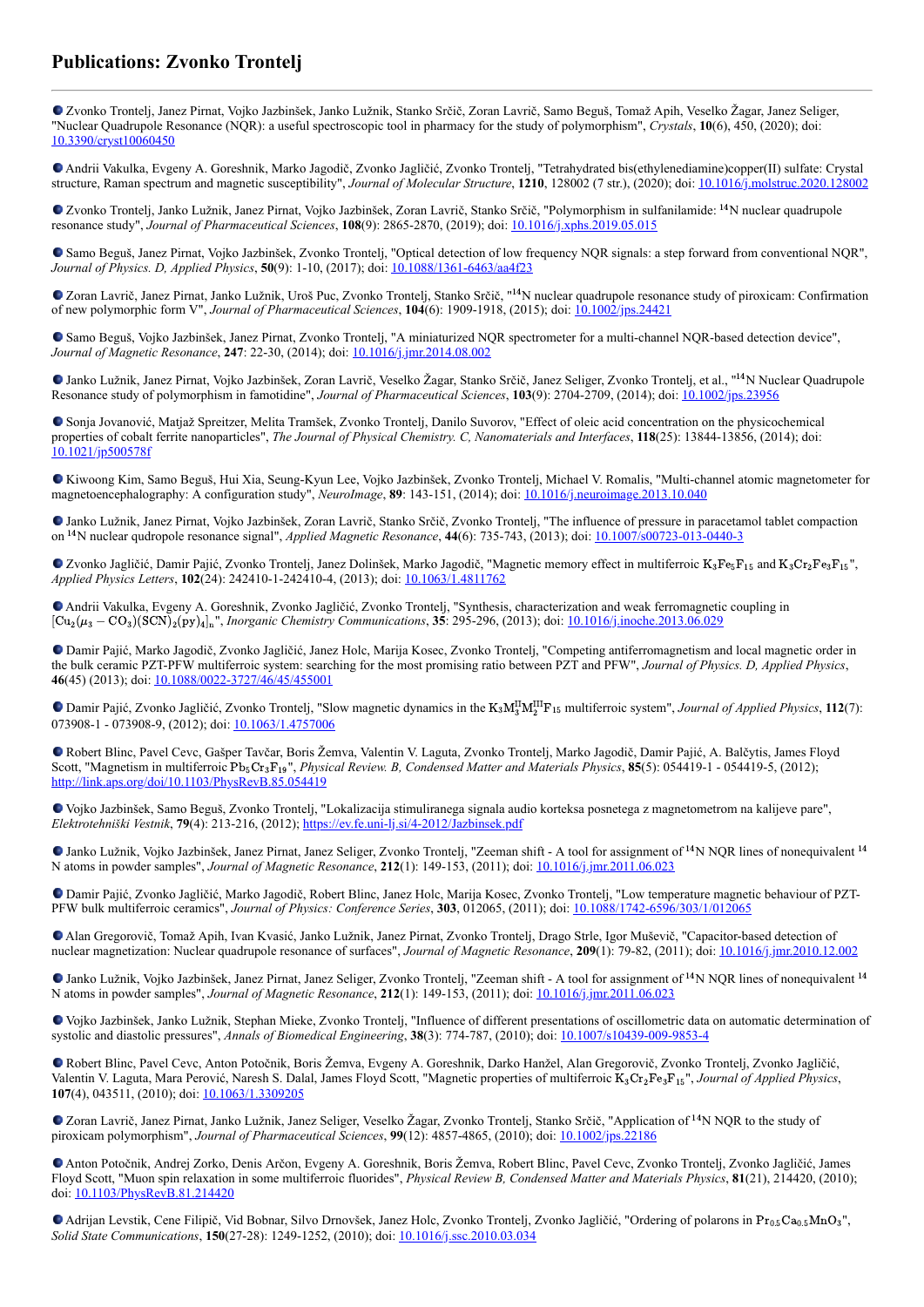Janko Lužnik, Janez Pirnat, Zvonko Trontelj, Tomaž Apih, Alan Gregorovič, "<sup>14</sup>N nuclear quadrupole resonance study of polymorphism in trinitrotoluene samples obtained from old ordnances", *Applied Magnetic Resonance*, **36**(1): 115-120, (2009); doi: [10.1007/s00723-009-0011-9](https://dx.doi.org/10.1007/s00723-009-0011-9)

Wei Peng, Nathalie Lemée, J. -L. Dellis, Vladimir V. Shvartsman, Pavel Borisov, Wolfgang Kleemann, Zvonko Trontelj, Janez Holc, Marija Kosec, Robert Blinc, Michael Gordon Karkut, "Epitaxial growth and magnetoelectric relaxor behavior in multiferroic 0.8Pb(Fe<sub>1/2</sub>Nb<sub>1/2</sub>)O<sub>3</sub> – 0.2Pb(Mg<sub>1/2</sub>W<sub>1/2</sub>)O<sub>3</sub> thin films", *Applied Physics Letters*, **95**(13): 132507-1-132507-3, (2009); doi: [10.1063/1.3242377](https://doi.org/10.1063/1.3242377)

Janko Lužnik, Janez Pirnat, Zvonko Trontelj, "Measurement of temperature and temperature gradient in millimeter samples by chlorine NQR", *Applied Physics. A, Materials Science & Processing*, **96**(4): 1023-1026, (2009); doi: [10.1007/s00339-009-5137-y](http://dx.doi.org/10.1007/s00339-009-5137-y)

Janez Pirnat, Janko Lužnik, Vojko Jazbinšek, Veselko Žagar, Janez Seliger, Thomas M. Klapötke, Zvonko Trontelj, "<sup>14</sup>N in tetrazole family", *Chemical Physics*, **364**(1/3): 98-104, (2009); doi: **[10.1016/j.chemphys.2009.09.011](https://dx.doi.org/10.1016/j.chemphys.2009.09.011)** 

Robert Blinc, Gašper Tavčar, Boris Žemva, Evgeny A. Goreshnik, Darko Hanžel, Pavel Cevc, Anton Potočnik, Valentin V. Laguta, Zvonko Trontelj, Zvonko Jagličić, James Floyd Scott, "Electron paramagnetic resonance and Mössbauer study of antiferromagnetic K<sub>3</sub>Cu<sub>3</sub>Fe<sub>2</sub>F<sub>15</sub>", *Journal of Applied Physics*, **106**(2), 023924, (2009); doi: [10.1063/1.3184347](https://doi.org/10.1063/1.3184347)

Adrijan Levstik, Cene Filipič, Vid Bobnar, Evgeny A. Goreshnik, Boris Žemva, Zvonko Trontelj, Zvonko Jagličić, "Polarons in magnetoelectric K<sub>3</sub>F<sup>II</sup>Cr<sup>III</sup>F<sub>15</sub>", Journal of Applied Physics, **106**(7): 073720-1-073720-7, (2009); doi: <u>[10.1063/1.3240340](https://dx.doi.org/10.1063/1.3240340)</u>

Boštjan Jug, Zvonko Trontelj, "Toward the optimization of electronic refrigerators", *Journal of Physics. Conference Series*, **97**, 012097, (2008); doi: [10.1088/1742-6596/97/1/012097](http://dx.doi.org/10.1088/1742-6596/97/1/012097)

Vojko Jazbinšek, Janko Lužnik, Zvonko Trontelj, "Influence of different representations of the oscillometric index on automatic determination of the systolic and diastolic blood pressures", *ECIFMBE 2008, IFMBE Proceedings*, **22**[: 216-22, \(2008\); https://link.springer.com/content/pdf/10.1007%2F978-3-](https://link.springer.com/content/pdf/10.1007%2F978-3-540-89208-3_54.pdf) 540-89208-3\_54.pdf

Robert Blinc, Gašper Tavčar, Boris Žemva, Darko Hanžel, Pavel Cevc, Cene Filipič, Adrijan Levstik, Zvonko Jagličić, Zvonko Trontelj, Naresh S. Dalal, Vasanth Ramachandran, Saritha Nellutla, James Floyd Scott, "Weak ferromagnetism and ferroelectricity in K<sub>3</sub>Fe<sub>5</sub>F<sub>15</sub>", Journal of Applied Physics, 103(7), 074114, (2008); doi: [10.1063/1.2903525](https://doi.org/10.1063/1.2903525)

Adrijan Levstik, Cene Filipič, Vid Bobnar, Janez Holc, Silvo Drnovšek, Zvonko Trontelj, Zvonko Jagličić, "  $0.3Pb(Fe_{1/2}Nb_{1/2})O_3 - 0.7Pb(Mg_{1/2}W_{1/2})O_3$ : A magnetic and electric relaxor", *Journal of Applied Physics*, **104**(5): 054113-1-054113-3, (2008); doi: [10.1063/1.2975346](https://dx.doi.org/10.1063/1.2975346)

Marko Jagodič, Sašo Gyergyek, Zvonko Jagličić, Darko Makovec, Zvonko Trontelj, "Detection of magnetic nanoparticle fusion by magnetic measurements", *Journal of Applied Physics*, **104**(7): 07419-1 - 07419-5, (2008); doi: [10.1063/1.2996083](http://dx.doi.org/10.1063/1.2996083)

Jernej Slanovec, Zvonko Jagličić, Marko Jagodič, Zvonko Trontelj, Marc Heggen, Michael Feuerbacher, Sergiy Balanetskyy, Janez Dolinšek, "Spin glasslike transition in orthorhombic T-phase Al-Pd(Fe)-Mn complex metallic alloys", *Acta Physica Polonica A*, **113**(1): 19-22, (2008); doi: [10.12693/APhysPolA.113.19](http://dx.doi.org/10.12693/APhysPolA.113.19)

Adrijan Levstik, Vid Bobnar, Cene Filipič, Janez Holc, Marija Kosec, Robert Blinc, Zvonko Trontelj, Zvonko Jagličić, "Magnetoelectric relaxor", *Applied Physics Letters*, 91(1), 012905, (2007); doi: [10.1063/1.2754354](https://doi.org/10.1063/1.2754354)

Robert Blinc, Marija Kosec, Janez Holc, Zvonko Trontelj, Zvonko Jagličić, Naresh S. Dalal, "Magnetoelectric effect in  $Pb(Fe_{1/2}Nb_{1/2}O_3"$ , *Ferroelectrics*, **349**: 16-20, (2007); doi: [10.1080/00150190701260553](https://dx.doi.org/10.1080/00150190701260553)

Janko Lužnik, Janez Pirnat, Vojko Jazbinšek, Tomaž Apih, Robert Blinc, Janez Seliger, Zvonko Trontelj, "Improved <sup>14</sup>N nuclear quadrupole resonance detection of trinitrotoluene using polarization transfer from protons to <sup>14</sup>N nuclei", *Journal of Applied Physics*, **102**(8), 084903, (2007); doi: [10.1063/1.2795964](https://dx.doi.org/10.1063/1.2795964)

Robert Blinc, Pavel Cevc, Andrej Zorko, Janez Holc, Marija Kosec, Zvonko Trontelj, Janez Pirnat, et al., "Electron paramagnetic resonance of magnetoelectric Pb(Fe<sub>1/2</sub>Nb<sub>1/2</sub>)O<sub>3</sub>", *Journal of Applied Physics*, **101**, 033901, (2007); doi: <u>[10.1063/1.2432309](http://dx.doi.org/10.1063/1.2432309)</u>

Zvonko Jagličić, Primož Šegedin, Jernej Zlatič, Andrej Zorko, Janez Pirnat, Zvonko Trontelj, "Magnetic interactions in a new copper(II) carboxylate complex", *Journal of Magnetism and Magnetic Materials*, **310**(2): 1444-1446, (2006); doi: [10.1016/j.jmmm.2006.10.460](https://dx.doi.org/10.1016/j.jmmm.2006.10.460)

Janez Pirnat, Janko Lužnik, Zvonko Trontelj, "A study of continuous-wave two-frequency NQR", *Applied Magnetic Resonance*, **30**, 43, (2006); doi: [10.1007/BF03166981](https://doi.org/10.1007/BF03166981)

Janko Lužnik, Janez Pirnat, Vojko Jazbinšek, Tomaž Apih, Alan Gregorovič, Robert Blinc, Janez Seliger, Zvonko Trontelj, "Polarization enhanced "single shot" <sup>14</sup>N nuclear quadrupole resonance detection of trinitrotoluene at room temperature", *Applied Physics Letters*, **89**(12) (2006); doi: [10.1063/1.2357015](https://doi.org/10.1063/1.2357015)

**263.** Zvonko Jagličić, Janez Dolinšek, Ante Bilušić, Ana Smontara, Zvonko Trontelj, Helmuth Berger, "Searching for magnetic frustration-like properties in tetrahedral spin systems Cu<sub>2</sub>Te<sub>2</sub>O<sub>5</sub>(Br<sub>1−x</sub>Cl<sub>x</sub>)<sub>2</sub>", *Physica B: Condensed Matter*, **382**: 209-212, (2006); doi: <u>10.1016/j.physb.2006.02.021</u>

**264.** Zvonko Jagličić, Samir El Shawish, Andrej Jeromen, Ante Bilušić, Ana Smontara, Zvonko Trontelj, Janez Bonča, Janez Dolinšek, Helmuth Berger, "Magnetic ordering and ergodicity of the spin system in the Cu<sub>2</sub>Te<sub>2</sub>O<sub>5</sub>C<sub>2</sub> family", *Physical Review B, Condensed Matter and Materials Physics*, **73**, 214408, (2006); doi: [10.11.03/PhysRevB.73.214408](https://dx.doi.org/10.11.03/PhysRevB.73.214408)

Franz Baudenbacher, Luis E. Fong, Gerhard Thiel, Michael Wacke, Vojko Jazbinšek, Jenny R. Holzer, Aleš Štampfl, Zvonko Trontelj, "Intracellular axial current in *Chara carollina* reflects the altered kinetics of ions in cytoplasm under the influence of light", *Biophysical Journal*, **88**(1): 690-697, (2005); doi: [10.1529/biophysj.104.044974](https://doi.org/10.1529/biophysj.104.044974)

Vojko Jazbinšek, Rok Hren, Zvonko Trontelj, "High resolution ECG and MCG mapping: simulation study of single and dual accessory pathways and influence of lead displacement and limited lead selection on localisation results", *Bulletin of the Polish Academy of Sciences: Technical Sciences*, **53**(3): 195 205, (2005); [https://journals.pan.pl/Content/111767?format\\_id=1](https://journals.pan.pl/Content/111767?format_id=1)

Andrej Jeromen, Zvonko Trontelj, "TmZn: A possible regenerator material for low-temperature cryocoolers", *Journal of Applied Physics*, **98**, 033515, (2005); doi: [10.1063/1.1991966](http://dx.doi.org/10.1063/1.1991966)

Aleksandar Kremenović, Bratislav Antić, Vojislav Spasojević, Milica Vučinić-Vasić, Zvonko Jagličić, Janez Pirnat, Zvonko Trontelj, "X-ray powder diffraction line broadening analysis and magnetism of interactingferrite nanoparticles obtained from acetylacetonato complexes", *Journal of Physics:*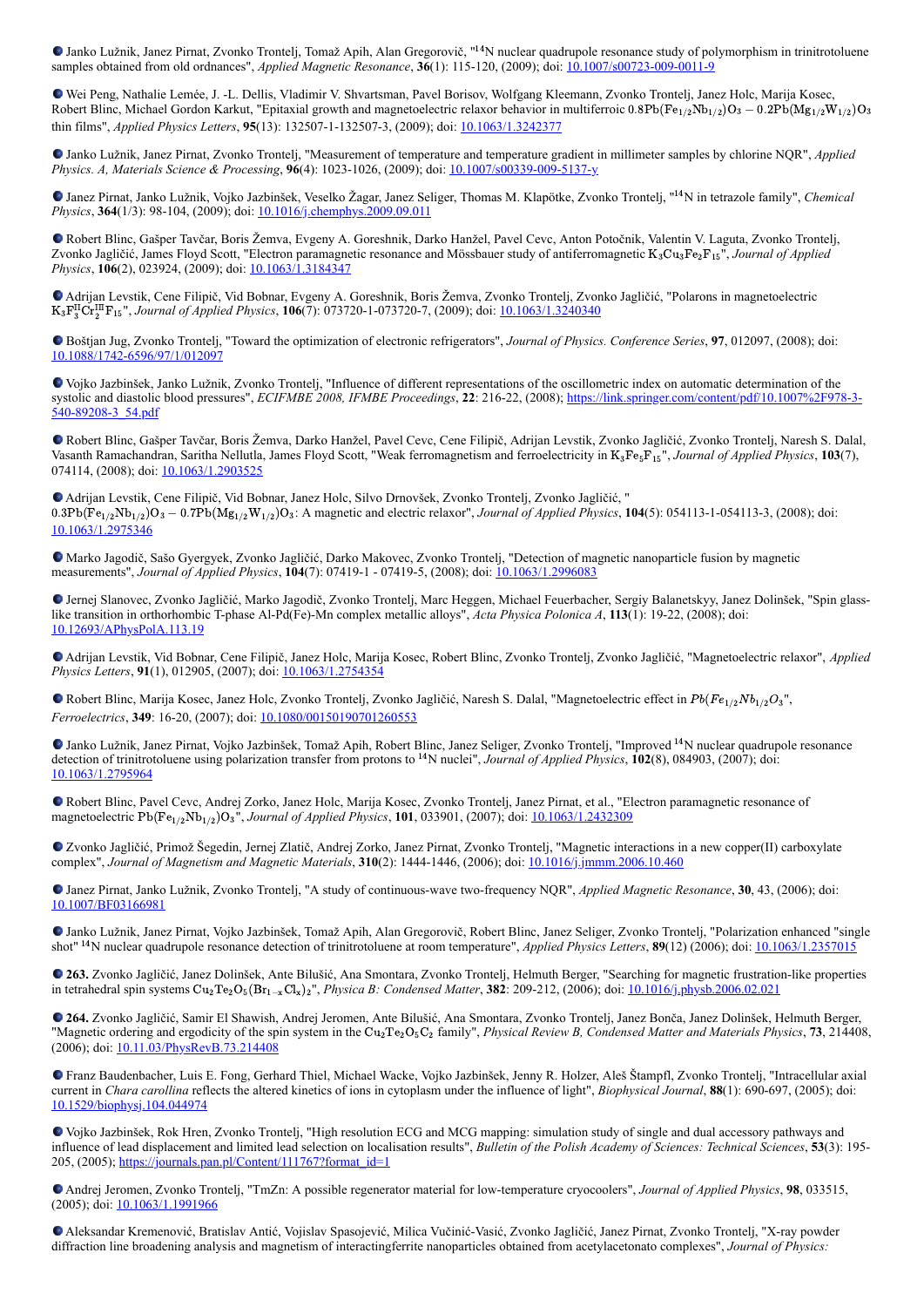*Condensed Matter*, **17**(27): 4285-4299, (2005); doi: [10.1088/0953-8984/17/27/005](https://doi.org/10.1088/0953-8984/17/27/005)

Boris Podobnik, Plamen Ch. Ivanov, Vojko Jazbinšek, Zvonko Trontelj, Harry Eugene Stanley, Ivo Grosse, "Power-law correlated processes with asymmetric distributions", *Physical Review. E, Statistical, Nonlinear, and Soft Matter Physics*, **71**(2), 025104(r), (2005); doi: [10.1103/PhysRevE.71.025104](https://doi.org/10.1103/PhysRevE.71.025104)

Jovan Blanuša, Miodrag Mitrić, Vladan Kusigerski, Vojislav Spasojević, Zvonko Jagličić, Janez Pirnat, Zvonko Trontelj, "Magnetic properties of Er<sub>x</sub>Y<sub>1-x</sub>F<sub>3</sub> solid solutions", *Solid State Communications*, **133**: 157-161, (2005); doi: <u>[10.1016/j.ssc.2004.10.023](https://doi.org/10.1016/j.ssc.2004.10.023)</u>

Janez Pirnat, Zvonko Trontelj, "Correlation-based method for improvement of NQR signals utilizing signal shape information", *Applied Magnetic Resonance*, 27(1-2), 343, (2004); doi: [10.1007/BF03166328](https://doi.org/10.1007/BF03166328)

Zvonko Jagličić, Jure Prizmič, Janez Dolinšek, Zvonko Trontelj, "Measurements of magnetic relaxation processes in quasicrystals", *Journal of Electrical Engineering*, **55**(10/S): 3-6, (2004); [http://iris.elf.stuba.sk/JEEEC/data/pdf/10s\\_104-02.pdf](http://iris.elf.stuba.sk/JEEEC/data/pdf/10s_104-02.pdf)

Zvonko Jagličić, Janez Dolinšek, Zvonko Trontelj, "Magnetic properties of Tb-Mg-Zn and Tb-Mg-Cd quasicrystals in comparisson with canonical spin glasses", *Journal of Magnetism and Magnetic Materials*, **272-276**(1): 597-598, (2004); doi: [10.1016/j.jmmm.2003.11.237](https://doi.org/10.1016/j.jmmm.2003.11.237)

Zvonko Jagličić, Janez Dolinšek, Zvonko Trontelj, José M. Martínez-Agudo, "Magnetic properties of Cd-Mg-Tb quasicrystal", *Materials Science & Engineering A, Structural Materials: Properties, Microstructure and Processing*, **375-377**: 998-1001, (2004); doi: [10.1016/j.msea.2003.10.067](https://doi.org/10.1016/j.msea.2003.10.067)

Janez Pirnat, Janko Lužnik, Janez Seliger, Zvonko Trontelj, Davorin Kirin, "NQR study of phase transitions CH<sub>3</sub>HgX (X = Cl, Br, I)", The European *Physical Journal B - Condensed Matter Physics*, **35**: 339-348, (2003); doi: [10.1140/epjb/e2003-00286-0](https://doi.org/10.1140/epjb/e2003-00286-0)

Vojko Jazbinšek, Rok Hren, Gerhard Stroink, Milan B. Horáček, Zvonko Trontelj, "Value and limitations of an inverse solution for two equivalent dipoles in localising dual accessory pathways", *Medical & Biological Engineering & Computing*, **41**(2): 133-140, (2003); doi: [10.1007/bf02344880](https://doi.org/10.1007/bf02344880)

Zvonko Jagličić, Andrej Jeromen, Zvonko Trontelj, Dragan Mihailović, Denis Arčon, Maja Remškar, Aleš Mrzel, Robert Dominko, Miran Gaberšček, José M. Martínez-Agudo, Carlos J. Gómez-García, Eugenio Coronado, "Magnetic properties of MoS<sub>2</sub> nanotubes doped with lithium", *Polyhedron*, 22: 2293-2295, (2003); doi:  $\underline{10.1016/S0277-5387(03)00181-5}$ 

Zvonko Jagličić, Janez Pirnat, Zvonko Trontelj, Janko Lužnik, Zoran Mazej, Carlos J. Gómez-García, Eugenio Coronado, "Magnetic study of paramagnetic compounds  $M(AsF_6)_{2}(M = Co, Mn)$  and  $Co(AsF_6)_{2} \cdot 2L(L = AsF_3, SbF_3, SO_2)^{n}$ , *Acta Chimica Slovenica*, **49**: 221-228, (2002); http://actaarhiv.chem-soc.si/49/49-2-221.pdf

Boštjan Jug, Zvonko Trontelj, "Modeling of heat sources in normal metal-insulator-superconductor junctions", *Japanese Journal of Applied Physics*, **41**(6A), L632, (2002); doi: [10.1143/JJAP.41.L632](https://doi.org/10.1143/JJAP.41.L632)

Janko Lužnik, Janez Pirnat, Zvonko Trontelj, "Polarization enhanced <sup>14</sup>N NQR detection with a nonhomogeneous magnetic field", *Solid State Communications*, **121**(12): 653-656, (2002); doi: [10.1016/S0038-1098\(02\)00054-6](https://doi.org/10.1016/S0038-1098(02)00054-6)

Boštjan Jug, Zvonko Trontelj, "Heat sources and electronic refrigerators", *IEEE Transactions on Applied Superconductivity*, **11**(1): 848-851, (2001); doi: [10.1109/77.919477](https://doi.org/10.1109/77.919477)

Vojko Jazbinšek, Zvonko Trontelj, "Modelling of current source(s) in electrocardiography (ECG) and magnetocardiography (MCG)", *Biocybernetics and Biomedical Engineering*, **20**(1): 37-45, (2000);<https://www.infona.pl/resource/bwmeta1.element.baztech-article-BPZ3-0006-0004>

Vojko Jazbinšek, Gerhard Thiel, Wolfgang Müller, Gerd Wübbeler, Zvonko Trontelj, "Magnetic detection of injury-induced ionic currents in bean plants", *European Biophysics Journal*, **29**(7): 515-522, (2000); doi: [10.1007/s002490000105](https://doi.org/10.1007/s002490000105)

Janez Pirnat, Zvonko Trontelj, Janko Lužnik, Davorin Kirin, "Halogen NQR and the phase transition in CH<sub>3</sub>Hg-halide family", Zeitschrift Für *Naturforschung A, A Journal of Physical Sciences*, **55**(1-2): 215-218, (2000); doi: [10.1515/zna-2000-1-238](https://doi.org/10.1515/zna-2000-1-238)

Zvonko Jagličić, Janko Lužnik, Janez Pirnat, Zvonko Trontelj, "Determination of a zero field splitting parameter D in Mn<sub>12</sub>Ac below 20 K", *Physica B*: *Condensed Matter*, **284-288**(2): 1219-1220, (2000); doi: [10.1016/S0921-4526\(99\)02692-7](https://doi.org/10.1016/S0921-4526(99)02692-7)

Boštjan Jug, Zvonko Trontelj, "Electronic refrigerators: optimization studies", *IEEE Transactions on Applied Superconductivity*, **9**(2): 4483-4486, (1999); doi: [10.1109/77.784021](https://doi.org/10.1109/77.784021)

Zvonko Jagličić, Janko Lužnik, Janez Pirnat, Zvonko Trontelj, Aleš Omerzu, Dragan Mihailović, "Magnetism in some charge donor - C<sub>60</sub> compounds: SQUID measurements and model studies", *Journal of Magnetism and Magnetic Materials*, **196-197**: 576-577, (1999); doi: [10.1016/S0304-8853\(98\)00843-9](https://doi.org/10.1016/S0304-8853(98)00843-9)

Zvonko Jagličić, Janko Lužnik, Janez Pirnat, Zvonko Trontelj, Dragan Mihailović, Aleš Mrzel, Aleš Omerzu, "Ferromagnetic behaviour of TDAE − C<sub>60</sub> samples studied with a SQUID magnetometer", *Molecular Crystals and Liquid Crystals Science and Technology. Section A, Molecular Crystals and Liquid Crystals*, **334**: 469-475, (1999); doi: [10.1080/10587259908023343](https://doi.org/10.1080/10587259908023343%22)

Dragan Mihailović, Aleš Mrzel, Aleš Omerzu, Polona Umek, Zvonko Jagličić, Zvonko Trontelj, "Ferromagnetism below 19 K due to unpaired spins on fullerene molecules", *Molecular Crystals and Liquid Crystals Science and Technology. Section A, Molecular Crystals and Liquid Crystals*, **334**: 415-424, (1999); doi: [10.1080/10587259908023339](https://doi.org/10.1080/10587259908023339)

Janez Dolinšek, Denis Arčon, Pavle Cevc, Zvonko Jagličić, Zvonko Trontelj, J. L. Gavilano, H. R. Ott, Z. Aoki, H. Sugawara, H. Sato, "Magnetic coupling and low-energy excitations in NdGa<sub>2</sub> studied by ESR", *Physical Review B, Condensed Matter*, **60**(10): 7346-7351, (1999); doi: [10.1103/PhysRevB.60.7346](https://doi.org/10.1103/PhysRevB.60.7346)

Janez Pirnat, Zvonko Trontelj, "Two-dimensional protonic conductor SnCl<sub>2</sub> · 1.5H<sub>2</sub>O - comparison with SnCl<sub>2</sub> · 2H<sub>2</sub>O", *Solid State Ionics*, 125: 135-140, (1999); doi: [10.1016/S0167-2738\(99\)00167-8](https://doi.org/10.1016/S0167-2738(99)00167-8%22)

Aleš Mrzel, Aleš Omerzu, Polona Umek, Dragan Mihailović, Zvonko Jagličić, Zvonko Trontelj, "Ferromagnetism in a cobaltocene-doped fullerene [derivative below 19 K due to unpaired spins only on fullerene molecules",](https://doi.org/10.1016/S0009-2614(98)01184-1) *Chemical Physics Letters*, **298**(4-6): 329-334, (1998); doi: 10.1016/S0009- 2614(98)01184-1

Robert Blinc, Denis Arčon, Pavel Cevc, I. Pocsik, M. Koos, Zvonko Trontelj, Zvonko Jagličić, "<sup>13</sup>C nuclear magnetic resonance and electron spin resonance of amorphous hydrogenated carbon", *Journal of Physics: Condensed Matter*, **10**(30): 6813-6824, (1998); doi: [10.1088/0953-8984/10/30/019](https://doi.org/10.1088/0953-8984/10/30/019)

Janez Pirnat, Zvonko Trontelj, Horst Borrmann, "NQR view of solid phases of NOCl", *Zeitschrift Für Naturforschung A, A Journal of Physical Sciences*, **53a**(6-7): 537-541, (1998); doi: [10.1515/zna-1998-6-742](https://doi.org/10.1515/zna-1998-6-742)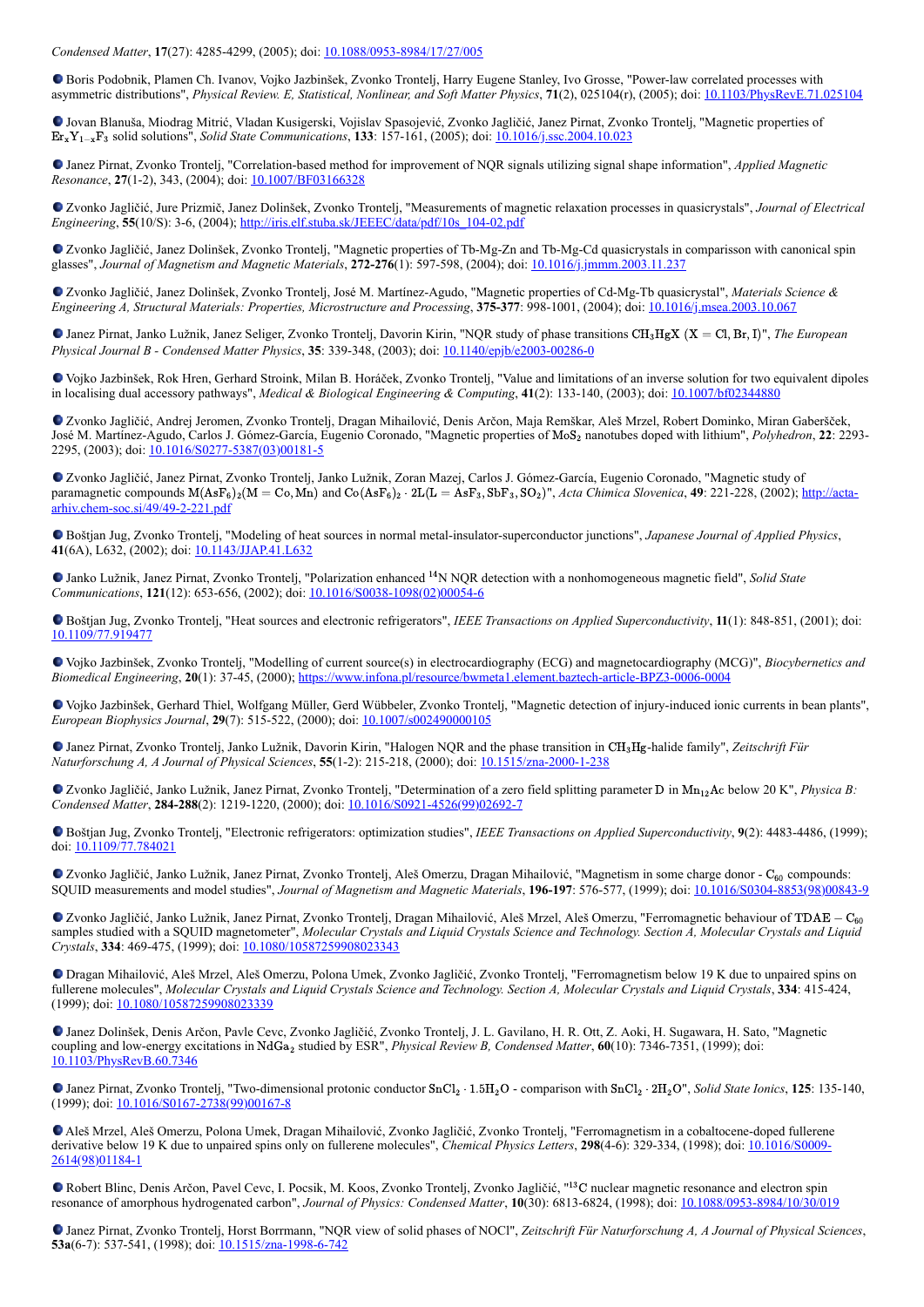Zvonko Jagličić, Zvonko Trontelj, Janko Lužnik, Janez Pirnat, Robert Blinc, "Magnetic properties of TDAE-C<sub>60</sub> single crystal and powder samples: the influence of thermal annealing", *Solid State Communications*, **101**: 591-595, (1997); doi: [10.1016/S0038-1098\(96\)00654-0](https://doi.org/10.1016/S0038-1098(96)00654-0)

Janez Pirnat, Janko Lužnik, Zvonko Jagličić, Zvonko Trontelj, "Dehydration of wet SnCl<sub>2</sub>(OH<sub>2</sub>) ⋅ H<sub>2</sub>O powder in gas stream", *Journal de Physique I*, 6: 1237-1248, (1996); doi: [10.1051/jp1:1996126](https://doi.org/10.1051/jp1:1996126)

Robert Blinc, Konstantin Pokhodnia, Pavel Cevc, Denis Arčon, Aleš Omerzu, Dragan Mihailović, Peter Venturini, Ljubo Golič, Zvonko Trontelj, Janko Lužnik, Zvonko Jagličić, Janez Pirnat, "Antiferromagnetic correlations and weak ferromagnetism in a TDAE<sup>+</sup> − C<sub>o</sub> single crystal", *Physical Review Letters*, **76**: 523-526, (1996); doi: [10.1103/PhysRevLett.76.523](https://doi.org/10.1103/PhysRevLett.76.523)

Janez Pirnat, Zvonko Trontelj, Horst Borrmann, "Chlorine NQR and phase transition in NOCl", *Zeitschrift Für Naturforschung A, A Journal of Physical Sciences*, **51**(5-6): 736-738, (1996); doi: [10.1515/zna-1996-5-663](https://doi.org/10.1515/zna-1996-5-663)

Zvonko Trontelj, Robert Zorec, Vojko Jazbinšek, Sergio Nicola Erné, "Magnetic detection of a single action potential in Chara corallina internodal cells", *Biophysical Journal*, **66**(5): 1694-1696, (1994); doi: [10.1016/S0006-3495\(94\)80960-9](https://doi.org/10.1016/S0006-3495(94)80960-9)

Janez Pirnat, Janko Lužnik, Zvonko Jagličić, Zvonko Trontelj, "Dehydration of solid SnCl<sub>2</sub>(OH<sub>2</sub>) ⋅ H<sub>2</sub>O to SnCl<sub>2</sub>", Zeitschrift Für Naturforschung A, A *Journal of Physical Sciences*, **49 a**: 367-372, (1994); doi: [10.1515/zna-1994-1-254](https://doi.org/10.1515/zna-1994-1-254)

Zvonko Trontelj, Vojko Jazbinšek, Sergio Nicola Erné, Lutz Trahms, "Multipole expansions in the representation of current sources", *Acta Otolaryngologica*, **Suppl. 491**: 88-93, (1991); doi: [10.3109/00016489109136785](https://doi.org/10.3109/00016489109136785)

Janez Pirnat, Zvonko Trontelj, "Concentric superconducting shells with weak links in an external magnetic field", *IEEE Transactions on Magnetics*, 27(2): 2503-2506, (1991); doi: [10.1109/20.133727](https://doi.org/10.1109/20.133727)

Janez Pirnat, Janko Lužnik, Zvonko Trontelj, Prasad K. Kadaba, "Iodine NQR and phase transitions in [N(CH<sub>3)4</sub>]<sub>2</sub>ZnI<sub>4</sub>", Zeitschrift Für Naturforschung *A, A Journal of Physical Sciences*, **45**: 349-352, (1990); doi: [10.1515/zna-1990-3-423](https://doi.org/10.1515/zna-1990-3-423)

Lutz Trahms, Sergio Nicola Erné, Zvonko Trontelj, Gabriel Curio, Peter Aust, "Biomagnetic functional localization of a peripheral nerve in man", *Biophysical Journal*, **55**(6): 1145-1153, (1989); doi: [10.1016/S0006-3495\(89\)82911-X](https://doi.org/10.1016/S0006-3495(89)82911-X)

Janez Pirnat, Janko Lužnik, Zvonko Trontelj, "High temperature superconductors in the radiofrequency field", *IEEE Transactions on Magnetics*, **25**: 2364-2367, (1989); doi: [10.1109/20.92783](https://doi.org/10.1109/20.92783)

Janez Pirnat, Zvonko Trontelj, "Static displacement waves in some X<sub>2</sub>Y Z<sub>4</sub> type incommensurate systems studied by NQR and NMR", Zeitschrift Für *Physik. B, Condensed Matter*, 66: 495-506, (1987); doi: **[10.1007/BF01303899](https://doi.org/10.1007/BF01303899)** 

Sašo Bedenk, Janko Lužnik, Janez Pirnat, Zvonko Trontelj, W. Windsch, "Bromine nuclear quadrupole resonance in tri-sarcosine calcium bromide", *Physica Status Solidi A: Application and Material Science*, **95**: K33-K35, (1986); doi: [10.1002/pssa.2210950153](https://doi.org/10.1002/pssa.2210950153)

Janez Pirnat, Janko Lužnik, Zvonko Trontelj, "Electric field gradient modulation in incommensurate systems  $X_2YZ_4$ ", Zeitschrift Für Naturforschung A, *Physik, Physikalische Chemie, Kosmophysik*, **41**(1/2): 256-260, (1986); doi: [10.1515/zna-1986-1-245](https://doi.org/10.1515/zna-1986-1-245)

Zvonko Trontelj, Janez Pirnat, Janko Lužnik, "Current multipole model in biomagnetism", *Medical & Biological Engineering & Computing*, **23**(Suppl. 1): 15-16, (1985); [COBISS ID [9154137\]](https://plus.si.cobiss.net/opac7/bib/9154137?lang=en)

Sergio Nicola Erne, Ricardo R. Fenici, Hans Dieter Hahlbohm, Hans P. Lehmann, Zvonko Trontelj, "Beat-to-beat surface recording of His-Purkinje activity of man", *Journal of Electrocardiology*, **16**: 355-362, (1983); doi: [10.1016/S0022-0736\(83\)80085-5](https://doi.org/10.1016/S0022-0736(83)80085-5)

Sergio Nicola Erne, Ricardo R. Fenici, Hans Dieter Hahlbohm, Hans P. Lehmann, Zvonko Trontelj, "High resolution recordings of the magnetic activity in the His-bundle in man", *Il Nuovo Cimento D*, **2**(4): 1110-1118, (1983); doi: [10.1007/BF02457146](https://doi.org/10.1007/BF02457146)

Zvonko Trontelj, Janko Lužnik, Janez Pirnat, "Alternatives to the SQUID magnetometer for some biomagnetic measurements", *Il Nuovo Cimento D*, **2**(2): 214-223, (1983); doi: [10.1007/BF02455925](https://doi.org/10.1007/BF02455925)

Sergio Nicola Erne, Hans Dieter Hahlbohm, Ricardo R. Fenici, Mariella Masselli, Hans P. Lehmann, Zvonko Trontelj, "High resolution recordings of the PR segment in magnetocardiography", *Il Nuovo Cimento D*, **2**: 248-254, (1983); doi: [10.1007/BF02455928](https://doi.org/10.1007/BF02455928)

Janez Pirnat, Janko Lužnik, Zvonko Trontelj, "Chlorine NQR of single crystal SnCl<sub>2</sub> ⋅ xH<sub>2</sub>O (x = 1.5, 2): the evidence for the existence of hydrate with x = 1.5", *The Journal of Chemical Physics*, **76**: 2585-2590, (1982); doi: **10.1063/1.443236** 

Sergio Nicola Erne, Hans Dieter Hahlbohm, Hans P. Lehmann, H. J. Scheer, Zvonko Trontelj, "High resolution magnetocardiography (MCG) and electrocardiography (ECG) in magnetically shielded environment", *Periodicum Biologorum*, **84**: 132-135, (1982); [COBISS ID [9040729\]](https://plus.si.cobiss.net/opac7/bib/9040729?lang=en)

Janez Pirnat, Janko Lužnik, Zvonko Trontelj, "Temperature dependence of <sup>81</sup>Br NQR in Rb<sub>3</sub>ZnBr<sub>5</sub>", *Physica Status Solidi A: Application and Material Science*, **74**: K55-K57, (1982); doi: [10.1002/pssa.2210740156](https://doi.org/10.1002/pssa.2210740156)

Janez Pirnat, Janko Lužnik, Zvonko Trontelj, Edo Podreka, "NQR of <sup>81</sup>Br in Rb<sub>2</sub>ZnBr<sub>4</sub>: study of phase transitions", *Bulletin of Magnetic Resonance*, 2(1-4): 250, (1981); [COBISS ID [8955993\]](https://plus.si.cobiss.net/opac7/bib/8955993?lang=en)

Janez Pirnat, Edo Podreka, Janko Lužnik, Zvonko Trontelj, "<sup>81</sup>Br NQR study of phase transitions in Rb<sub>2</sub>ZnBr<sub>4</sub>", *Fizika A: A Journal of Experimental and Theoretical Physics*, **12**(suppl. 1): 249-252, (1980); [COBISS ID [8956505](https://plus.si.cobiss.net/opac7/bib/8956505?lang=en)]

Zvonko Trontelj, Janez Pirnat, Janko Lužnik, "Chlorine NQR in normal and deuterated  $(CH_3)_4N(CCl_3COO)_2H$ ", *Journal of Molecular Structure*, **58**: 469-474, (1980); doi: [https://doi.org/10.1016/0022-2860\(80\)85048-4](https://doi.org/10.1016/0022-2860(80)85048-4)

Janko Lužnik, Igor Muševič, Janez Pirnat, Zvonko Trontelj, "Chlorine NQR and thermometry below 77 K", *Journal of Molecular Structure*, **58**: 543-546, (1980); doi: [10.1016/0022-2860\(80\)85055-1](https://doi.org/10.1016/0022-2860(80)85055-1)

Janez Pirnat, Janko Lužnik, Zvonko Trontelj, Venčeslav Kaučič, "Chlorine NQR of single crystal SnCl<sub>2</sub> ⋅ 1.5H<sub>2</sub>O", *Journal of Molecular Structure*, 58: 547-554, (1980); doi: [10.1016/0022-2860\(80\)85056-3](https://doi.org/10.1016/0022-2860(80)85056-3)

Ljubo Golič, Venčeslav Kaučič, Zvonko Trontelj, "The crystal structure of chlorodiaquotin (II) trichlorostannate (II) monohydrate, ", *Vestnik Slovenskega Kemijskega Društva*, **26**(4): 425-433, (1979); [COBISS ID [8957529](https://plus.si.cobiss.net/opac7/bib/8957529?lang=en)] [SnCl(H2O)2][SnCl3] ⋅ H2O